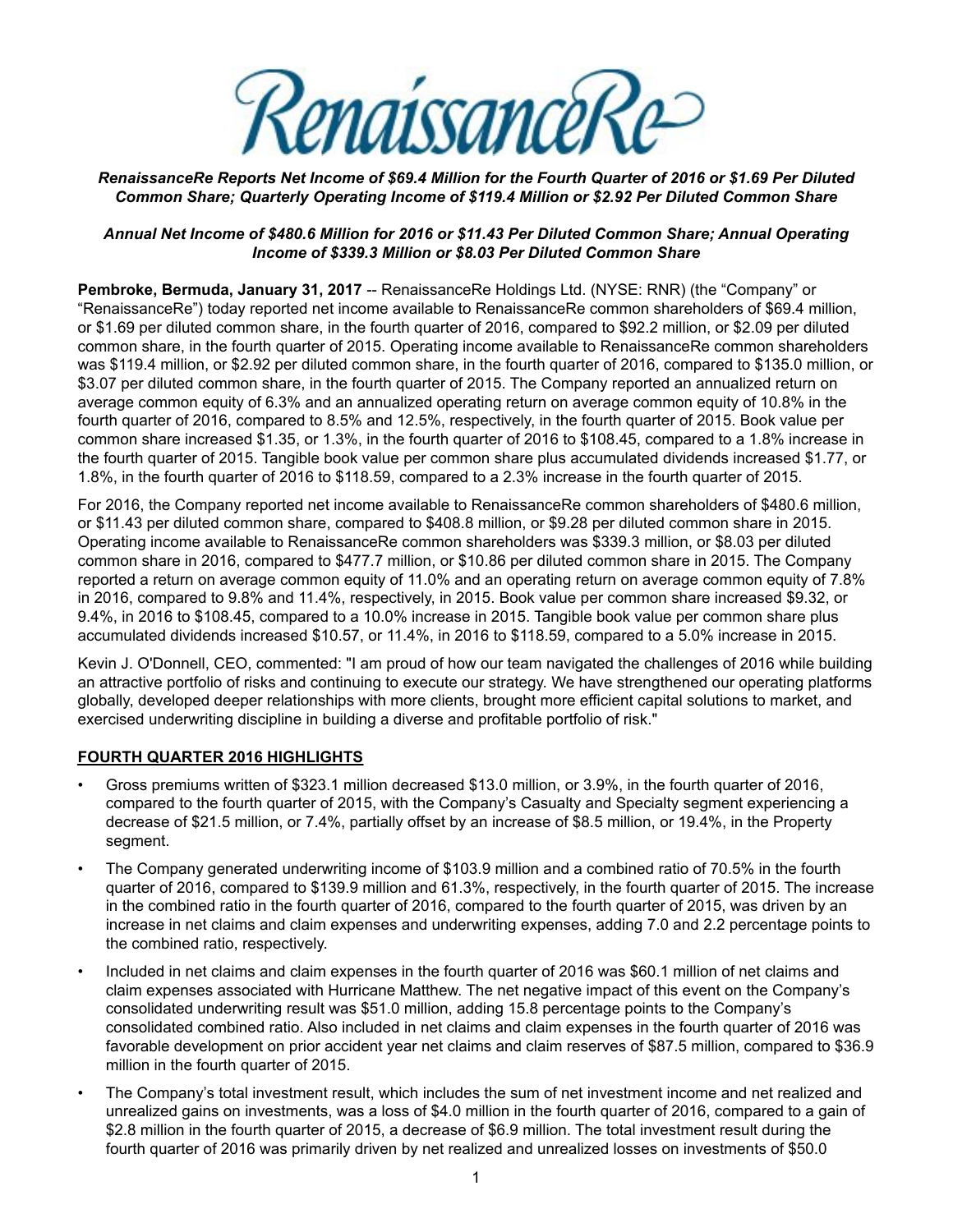million including \$98.5 million of net unrealized losses in the Company's portfolio of fixed maturity investments trading, principally the result of an upward shift of the yield curve, and \$37.5 million of net unrealized gains on equity investments trading as a result of the strong performance of a number of the Company's equity positions during the quarter. The duration of the Company's investment portfolio remained relatively short at 2.4 years, and is stable relative to where it has been in recent quarters.

#### *Net Negative Impact of Hurricane Matthew*

Net negative impact includes the sum of estimates of net claims and claim expenses incurred, earned reinstatement premiums assumed and ceded, lost profit commissions and redeemable noncontrolling interest - DaVinci Re. The Company's estimate of the net negative impact of Hurricane Matthew is based on a review of its potential exposures, preliminary discussions with certain counterparties and catastrophe modeling techniques. Given the magnitude and recent occurrence of this event, delays in receiving claims data, the contingent nature of business interruption and other exposures, potential uncertainties relating to reinsurance recoveries and other uncertainties inherent in loss estimation, meaningful uncertainty remains regarding losses from this event. Accordingly, the Company's actual net negative impact from this event will vary from this estimate, perhaps significantly. Changes in this estimate will be recorded in the period in which they occur.

The supplemental financial data below provides additional information detailing the net negative impact of Hurricane Matthew on the Company's consolidated financial statements for the three months ended December 31, 2016.

| Three months ended December 31, 2016                                      | <b>Hurricane</b><br><b>Matthew</b> |
|---------------------------------------------------------------------------|------------------------------------|
| (in thousands, except percentages)                                        |                                    |
| Net claims and claim expenses incurred                                    | \$<br>(60, 117)                    |
| Assumed reinstatement premiums earned                                     | 9,945                              |
| Lost profit commissions                                                   | (824)                              |
| Net negative impact on underwriting result                                | (50, 996)                          |
| Redeemable noncontrolling interest - DaVinciRe                            | 6,519                              |
| Net negative impact                                                       | (44, 477)                          |
| Percentage point impact on consolidated combined ratio                    | 15.8                               |
|                                                                           |                                    |
| Net negative impact on Property segment underwriting result               | \$<br>(49, 271)                    |
| Net negative impact on Casualty and Specialty segment underwriting result | (1,725)                            |
| Net negative impact on underwriting result                                | (50, 996)                          |

#### **Underwriting Results by Segment**

#### *Property Segment*

Gross premiums written in the Property segment were \$52.4 million in the fourth quarter of 2016, an increase of \$8.5 million, or 19.4%, compared to \$43.9 million in the fourth quarter of 2015. Included in gross premiums written in the Property segment in the fourth quarter of 2016 was \$9.4 million of reinstatement premiums associated with Hurricane Matthew. Market conditions remained challenging during the fourth quarter of 2016 and the Company continued to exercise underwriting discipline given prevailing market terms and conditions.

The Property segment generated underwriting income of \$100.5 million and a combined ratio of 44.8% in the fourth quarter of 2016, compared to \$145.8 million and 27.9% in the fourth quarter of 2015, respectively. Principally impacting underwriting income and the combined ratio in the fourth quarter of 2016, compared to the fourth quarter of 2015, was a \$22.7 million increase in net claims and claim expenses, combined with a \$20.3 million decrease in net premiums earned. The \$20.3 million decrease in net premiums earned is driven by an increase in purchases of retrocessional reinsurance over the trailing twelve months.

The \$22.7 million increase in net claims and claim expenses was principally driven by higher current accident year net claims and claim expenses of \$93.3 million in the fourth quarter of 2016, primarily due to \$57.8 million of net claims and claim expenses from Hurricane Matthew, combined with a number of other smaller events. Partially offsetting the increase in current accident year net claims and claim expenses within the Property segment was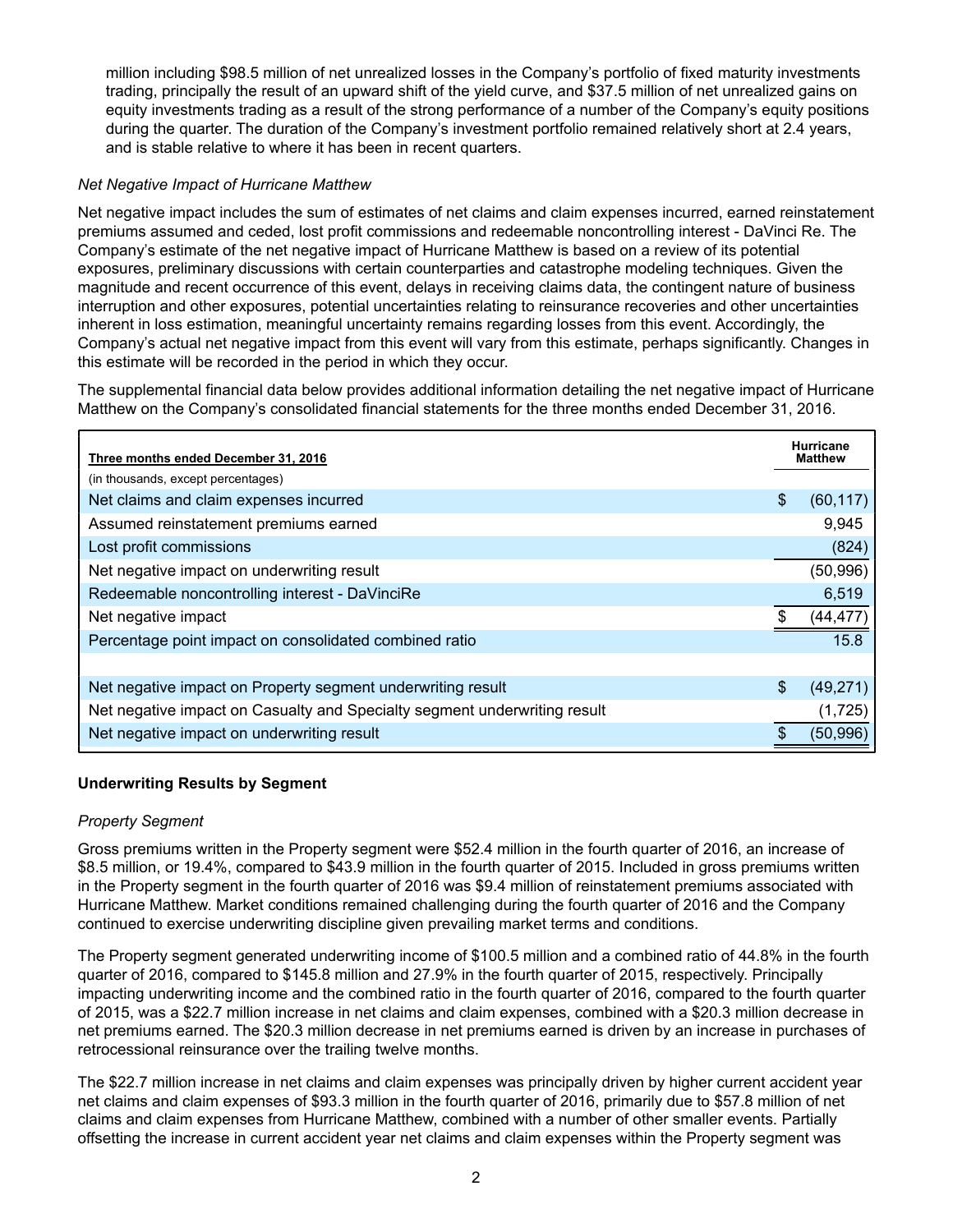favorable development on prior accident years net claims and claim expenses of \$67.4 million in the fourth quarter of 2016, compared to \$35.5 million in the fourth quarter of 2015, an increase of \$31.9 million. The \$31.9 million increase in the Property segment's favorable development on prior accident years net claims and claim expenses was principally driven by a reduction in estimated ultimate losses associated with certain large events, including \$15.0 million from the 2011 Thailand Floods, \$10.9 million from Storm Sandy in 2012 and \$5.0 million from the 2011 Tohoku Earthquake.

#### *Casualty and Specialty Segment*

Gross premiums written in the Casualty and Specialty segment were \$270.6 million in the fourth quarter of 2016, a decrease of \$21.5 million, or 7.4%, compared to \$292.2 million in the fourth quarter of 2015, principally driven by a decrease in the Company's credit lines of business primarily due to a number of large multi-year mortgage reinsurance contracts incepting in the fourth quarter of 2015, partially offset by an increase in its casualty lines of business. The credit line of business, and more specifically, mortgage reinsurance, is prone to significant volatility and can be influenced by a small number of relatively large transactions.

The Casualty and Specialty segment generated underwriting income of \$3.0 million and a combined ratio of 98.2% in the fourth quarter of 2016, compared to an underwriting loss of \$6.9 million and a combined ratio of 104.3%, respectively, in the fourth quarter of 2015. The decrease in the Company's Casualty and Specialty segment's combined ratio was driven by a 4.7 percentage point decrease in the net claims and claim expense ratio in the fourth quarter of 2016 to 57.9%, compared to 62.6% in the fourth quarter of 2015, principally driven by a \$19.4 million increase in favorable development on prior accident years net claims and claim expenses.

The Company experienced \$19.8 million of favorable development on prior accident years net claims and claim reserves within its Casualty and Specialty segment during the fourth quarter of 2016, compared to \$0.4 million in the fourth quarter of 2015, principally driven by actual reported losses coming in better than expected on attritional net claims and claim expenses.

#### **Other Items**

- Net income attributable to noncontrolling interests in the fourth quarter of 2016 was \$16.2 million, a decrease from \$28.1 million in the fourth quarter of 2015, principally due to a decrease in the profitability of DaVinciRe Holdings Ltd. ("DaVinciRe"). The Company's ownership in DaVinciRe was 24.0% at December 31, 2016, compared to 26.3% at December 31, 2015.
- Corporate expenses increased \$1.1 million to \$11.9 million in the fourth quarter of 2016, compared to \$10.8 million in the fourth quarter of 2015, primarily reflecting expenses related to executive departures recorded in the fourth quarter of 2016, partially offset by a \$5.6 million charge in the fourth quarter of 2015 associated with the impairment of the goodwill and other intangible assets of an investment in other ventures, recorded under the equity method. No such impairments were recorded during the fourth quarter of 2016.
- During January 2017, DaVinciRe redeemed \$75.0 million of its outstanding shares from certain existing DaVinciRe shareholders, including RenaissanceRe. In connection with the redemption, DaVinciRe will retain a \$15.0 million holdback. In addition, RenaissanceRe sold an aggregate of \$24.0 million of its shares in DaVinciRe to an existing shareholder and a new shareholder. The Company's noncontrolling economic ownership in DaVinciRe subsequent to these transactions was 22.6%, effective January 1, 2017.
- Effective January 1 2017, Fibonacci Reinsurance Ltd. ("Fibonacci Re") raised \$140.0 million of capital from third party investors and the Company, via participating notes which are listed on the Bermuda Stock Exchange. Effective January 1, 2017, the Company's economic ownership interest in Fibonacci Re was 10.2%.
- During January 2017, Upsilon RFO returned \$41.8 million of capital to its investors, including \$9.5 million to the Company. In addition, \$134.1 million of Upsilon RFO non-voting preference shares were issued to existing investors, including \$9.5 million to the Company. Effective January 1, 2017, following these transactions, the Company's participation in the risks assumed by Upsilon RFO was 18.8%.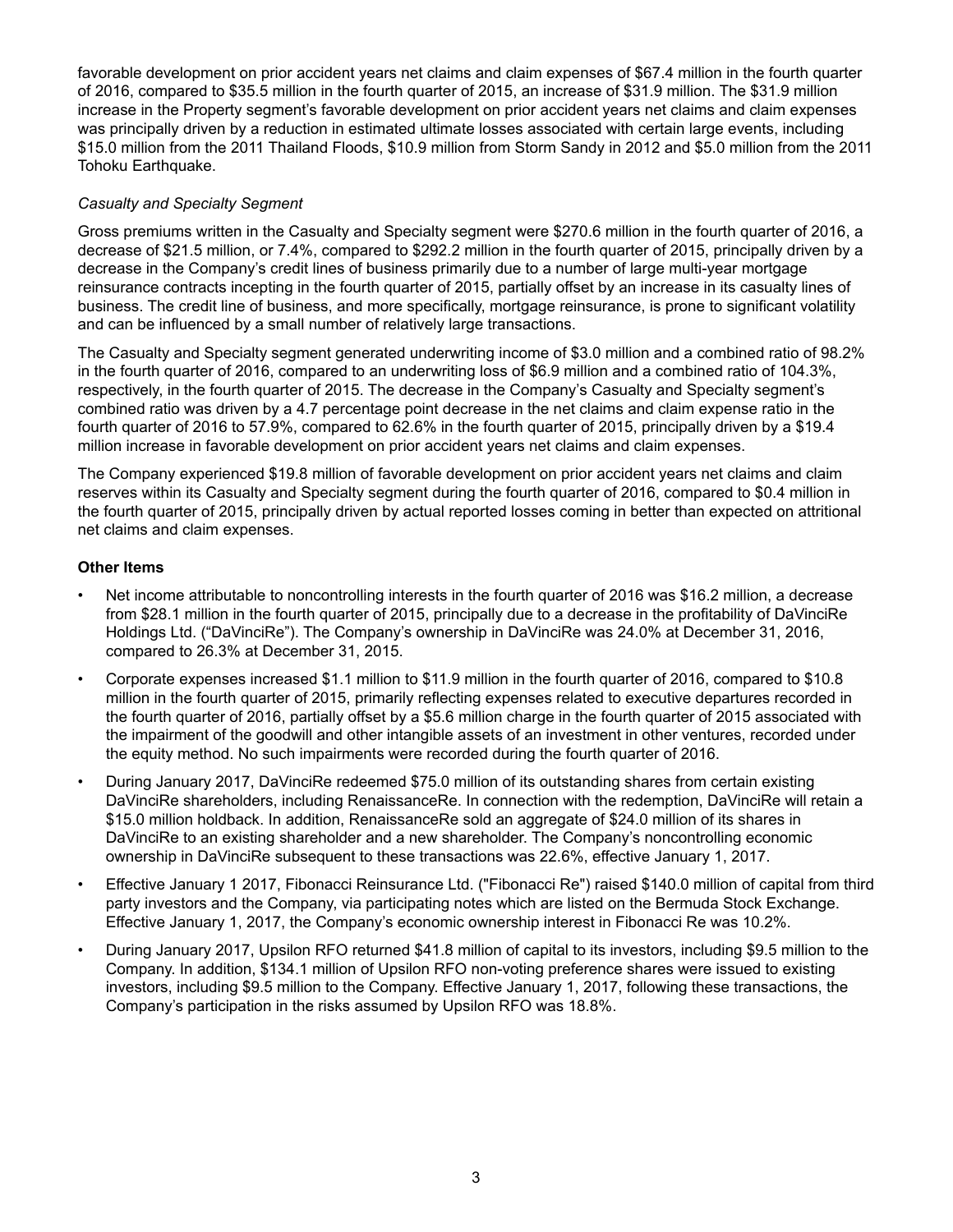### **FULL YEAR 2016 HIGHLIGHTS**

- Gross premiums written of \$2.4 billion increased \$363.3 million, or 18.1%, in 2016, compared to 2015, with the increase principally driven by an increase of \$324.1 million in the Casualty and Specialty segment and an increase of \$39.1 million in the Property segment. Impacting gross premiums written in 2016 was the inclusion of gross premiums written associated with entities acquired in connection with the Company's acquisition of Platinum Underwriters Holdings, Ltd. ("Platinum"), for the period from January 1, 2016 through December 31, 2016, compared to 2015, which included gross premiums written from the acquired entities for the period from March 2, 2015 (the date of acquisition) through December 31, 2015.
- The Company generated underwriting income of \$385.5 million and a combined ratio of 72.5% in 2016, compared to \$494.6 million and 64.7%, respectively, in 2015. The increase in the combined ratio in 2016, compared to 2015, was driven by higher net claims and claim expenses and an increase in underwriting expenses, adding 5.8 and 2.0 percentage points, respectively, to the combined ratio.
- Included in net claims and claim expenses in 2016 was an aggregate of \$122.6 million associated with a number of weather-related events in Texas (the "2016 Texas Events"), a wildfire originating near Fort McMurray, Alberta (the "Fort McMurray Wildfire") and Hurricane Matthew. The net negative impact of these events on the Company's consolidated underwriting result was \$102.9 million, and these events added 7.9 percentage points to the Company's consolidated combined ratio. The net negative impact of these events on the Company's net income available to RenaissanceRe common shareholders was \$87.3 million. See below for additional information related to these events.
- The Company's total investment result, which includes the sum of net investment income, net realized and unrealized gains (losses) on investments, and the change in net unrealized gains on fixed maturity investments available for sale, was \$321.2 million in 2016 compared to \$82.4 million in 2015, an increase of \$238.8 million. Impacting the total investment result in 2016 was \$141.3 million of net realized and unrealized gains on investments comprised of: \$61.4 million of net realized and unrealized gains in the Company's portfolio of fixed maturity investments trading, principally the result of significant credit spread tightening in 2016, compared to marginal credit spread widening during 2015; \$95.4 million of net realized and unrealized gains on equity investments trading as a result of the strong performance of a number of the Company's equity positions during the year; and partially offset by \$15.4 million of net realized and unrealized losses on certain investment-related derivatives due to changes in the yield curve that occurred during the year. Also impacting the total investment result was an increase in net investment income in the Company's portfolio of fixed maturity investments, driven by an increase in average invested assets.

#### *Net Negative Impact of the Fort McMurray Wildfire, the 2016 Texas Events and Hurricane Matthew*

The supplemental financial data below provides additional information detailing the net negative impact of the Fort McMurray Wildfire, the 2016 Texas Events and Hurricane Matthew on the Company's consolidated financial statements for the year ended December 31, 2016.

| Year ended December 31, 2016                                                 | Fort<br><b>McMurray</b><br>Wildfire |    | 2016 Texas<br><b>Events</b> |    | <b>Hurricane</b><br><b>Matthew</b> |    | Total      |
|------------------------------------------------------------------------------|-------------------------------------|----|-----------------------------|----|------------------------------------|----|------------|
| (in thousands, except percentages)                                           |                                     |    |                             |    |                                    |    |            |
| Net claims and claim expenses incurred                                       | \$<br>$(23,961)$ \$                 |    | $(38,502)$ \$               |    | (60, 117)                          | £. | (122, 580) |
| Assumed reinstatement premiums earned                                        | 5,143                               |    | 6.891                       |    | 9,945                              |    | 21,979     |
| Lost profit commissions                                                      | (330)                               |    | (1, 172)                    |    | (824)                              |    | (2, 326)   |
| Net negative impact on underwriting result                                   | (19, 148)                           |    | (32, 783)                   |    | (50, 996)                          |    | (102, 927) |
| Redeemable noncontrolling interest - DaVinciRe                               | 3,404                               |    | 5.675                       |    | 6.519                              |    | 15,598     |
| Net negative impact                                                          | (15, 744)                           | S  | (27, 108)                   | -S | (44,477)                           | S  | (87, 329)  |
| Percentage point impact on consolidated combined<br>ratio                    | 1.4                                 |    | 2.5                         |    | 3.8                                |    | 7.9        |
|                                                                              |                                     |    |                             |    |                                    |    |            |
| Net negative impact on Property segment underwriting<br>result               | \$<br>$(18,956)$ \$                 |    | $(32,783)$ \$               |    | (49,271)                           | \$ | (101, 010) |
| Net negative impact on Casualty and Specialty<br>segment underwriting result | (192)                               |    |                             |    | (1,725)                            |    | (1, 917)   |
| Net negative impact on underwriting result                                   | (19,148)                            | \$ | (32, 783)                   | \$ | (50,996)                           | \$ | (102, 927) |
|                                                                              |                                     |    |                             |    |                                    |    |            |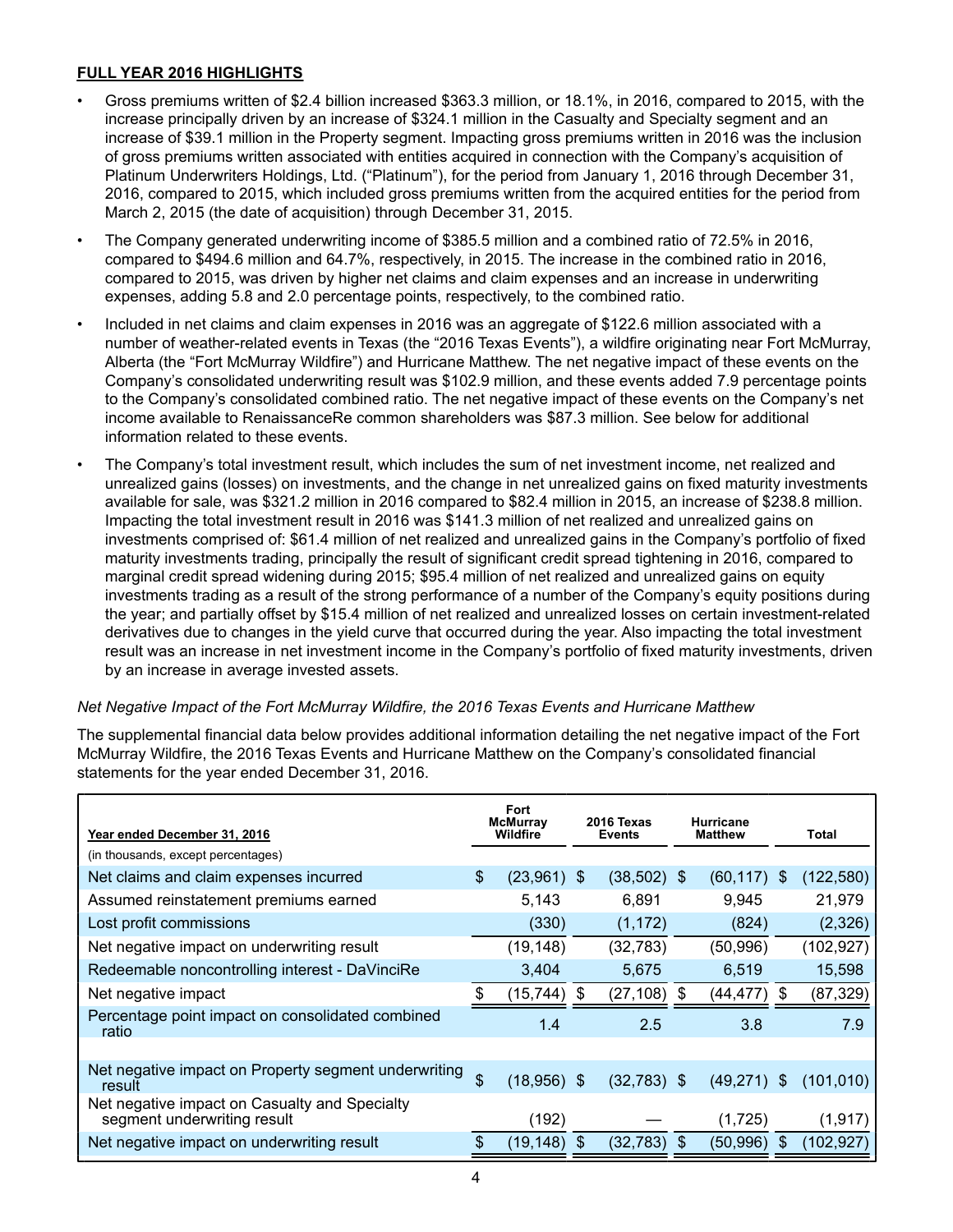#### **Underwriting Results by Segment**

#### *Property Segment*

Gross premiums written in the Property segment increased \$39.1 million, or 3.6%, to \$1,111.3 million in 2016, compared to \$1,072.2 million in 2015. Market conditions remained challenging during 2016, resulting in decreased gross premiums written on certain programs and transactions. However, the Company was able to increase its participation on a select number of transactions it believes have comparably attractive risk-return attributes, while continuing to exercise underwriting discipline given prevailing market terms and conditions. Included in gross premiums written in the Property segment in 2016 was \$21.4 million of reinstatement premiums associated with the Fort McMurray Wildfire, the 2016 Texas Events and Hurricane Matthew.

Managed catastrophe premiums were \$914.8 million in 2016, a decrease of \$47.6 million, or 4.9%, compared to \$962.4 million in 2015. Included in managed catastrophe premiums in 2016 was \$21.4 million of reinstatement premiums associated with the Fort McMurray Wildfire, the 2016 Texas Events and Hurricane Matthew.

The Property segment generated underwriting income of \$363.2 million and a combined ratio of 49.6% in 2016, compared to \$464.8 million and 42.3%, respectively, in 2015. The \$101.6 million decrease in underwriting income in the Property segment in 2016, compared to 2015, was primarily driven by an \$85.0 million decrease in net premiums earned and a \$23.3 million increase in net claims and claim expenses. The \$85.0 million decrease in net premiums earned was driven by an increase in purchases of retrocessional reinsurance over the trailing twelve months.

Included in net claims and claim expenses in the Property segment in 2016 was an aggregate of \$120.1 million associated with the 2016 Texas Events, the Fort McMurray Wildfire and Hurricane Matthew. The net negative impact of these events on the the Property segment underwriting result was \$101.0 million, and these events added 17.9 percentage points to the Property segment combined ratio.

During 2016, the Company experienced \$104.9 million of favorable development on prior accident year net claims and claim expenses within its Property segment, compared to \$93.8 million in 2015. The favorable development on prior accident years net claims and claim expenses in 2016 included \$15.1 million from the 2011 Thailand Floods, \$10.8 million from Storm Sandy in 2012, \$7.3 million from the 2011 Tohoku Earthquake and Tsunami and \$5.7 million from the 2015 Tianjin Explosion, each primarily the result of changes in the Company's estimated ultimate loss for each respective event, with the remainder due to a number of relatively smaller events.

#### *Casualty and Specialty Segment*

For 2016, gross premiums written in the Casualty and Specialty segment were \$1,263.3 million, an increase of \$324.1 million, or 34.5%, compared to \$939.2 million in 2015, principally driven by select organic growth, primarily related to mortgage reinsurance opportunities reflected in the Company's credit lines of business. In addition, the Company's casualty and specialty lines of business were impacted in 2016 by business acquired in connection with the Company's acquisition of Platinum for the period from January 1, 2016 through December 31, 2016, compared to 2015, which included gross premiums written from Platinum for the period from March 2, 2015 (the date of acquisition) through December 31, 2015.

The Company's Casualty and Specialty segment generated underwriting income of \$21.2 million and a combined ratio of 96.9% in 2016, compared to \$29.5 million and 95.0%, respectively, in 2015. Impacting the Company's Casualty and Specialty segment combined ratio was a 1.7 percentage point increase in the net claims and claim expense ratio in 2016, compared to 2015, principally driven by a decrease in favorable development on prior accident years net claims and claim expenses of \$9.7 million. The favorable development on prior accident years net claims and claim expenses of \$58.1 million in 2016 was principally driven by actual reported losses coming in better than expected and \$5.5 million of favorable development associated with actuarial assumption changes.

### **Other Items**

- During 2016, the Company repurchased an aggregate of 2.7 million common shares in open market transactions at an aggregate cost of \$309.4 million and at an average share price of \$112.87.
- Net income attributable to noncontrolling interests in 2016 was \$127.1 million, an increase from \$111.1 million in 2015, principally due to an increase in the profitability of DaVinciRe.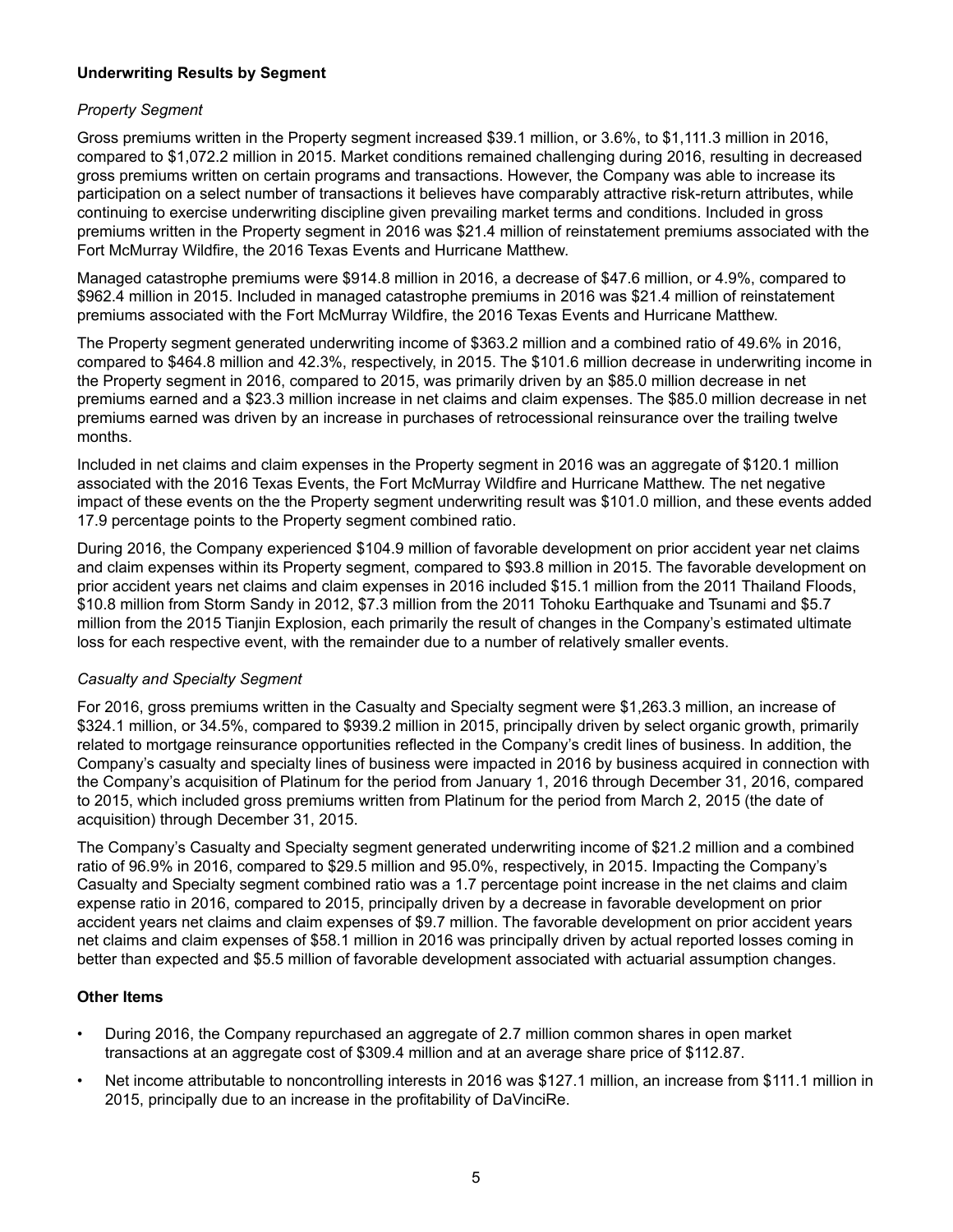- Corporate expenses decreased \$39.1 million to \$37.4 million in 2016, compared to \$76.5 million in 2015, primarily reflecting a decrease to \$2.1 million of corporate expenses associated with the acquisition and integration of Platinum incurred during 2016, compared to \$53.5 million in 2015, and a \$5.6 million charge in the fourth quarter of 2015 associated with the impairment of the goodwill and other intangible assets of an investment in other ventures, recorded under the equity method. No such impairments were recorded during the fourth quarter of 2016. Partially offsetting these items were expenses related to executive departures recorded in 2016.
- The Company recognized income tax expense of \$0.3 million in 2016, compared to an income tax benefit of \$45.9 million in 2015. The change is primarily due to the Company reducing its U.S.-based deferred tax asset valuation allowance from \$48.5 million to \$1.0 million in the first quarter of 2015 as a result of expected profits in its U.S.-based operations due principally to the acquisition of Platinum.

This Press Release includes certain non-GAAP financial measures including "operating income available to RenaissanceRe common shareholders", "operating income available to RenaissanceRe common shareholders per common share - diluted", "operating return on average common equity - annualized", "tangible book value per common share", "tangible book value per common share plus accumulated dividends" and "managed catastrophe premiums." A reconciliation of such measures to the most comparable GAAP figures in accordance with Regulation G is presented in the attached supplemental financial data.

Please refer to the "Investor Information - Financial Reports - Financial Supplements" section of the Company's website at www.renre.com for a copy of the Financial Supplement which includes additional information on the Company's financial performance.

RenaissanceRe Holdings Ltd. will host a conference call on Wednesday, February 1, 2017 at 10:00 am ET to discuss this release. Live broadcast of the conference call will be available through the "Investor Information - Company Webcasts" section of RenaissanceRe's website at www.renre.com.

RenaissanceRe Holdings Ltd. is a global provider of reinsurance and insurance, specializing in matching wellstructured risk with efficient capital. The Company's business consists of two reportable segments: (1) Property, which is comprised of catastrophe and other property reinsurance and insurance written on behalf of our operating subsidiaries and certain joint ventures managed by our ventures unit, and (2) Casualty and Specialty, which is comprised of casualty and specialty reinsurance and insurance written on behalf of our operating subsidiaries and certain joint ventures managed by our ventures unit. Established in 1993, the Company has offices in Bermuda, Ireland, Singapore, the United Kingdom, and the United States.

#### **Cautionary Statement Regarding Forward Looking Statements**

Any forward-looking statements made in this Press Release reflect RenaissanceRe's current views with respect to future events and financial performance and are made pursuant to the safe harbor provisions of the Private Securities Litigation Reform Act of 1995. These statements are subject to numerous factors that could cause actual results to differ materially from those set forth in or implied by such forward-looking statements, including the following: the frequency and severity of catastrophic and other events that the Company covers; the effectiveness of the Company's claims and claim expense reserving process; the Company's ability to maintain its financial strength ratings; the effect of climate change on the Company's business; the effect of emerging claims and coverage issues; the Company's reliance on a small and decreasing number of reinsurance brokers and other distribution services for the preponderance of its revenue; the Company's exposure to credit loss from counterparties in the normal course of business; the effect of continued challenging economic conditions throughout the world; continued soft reinsurance underwriting market conditions; a contention by the Internal Revenue Service that Renaissance Reinsurance Ltd., or any of the Company's other Bermuda subsidiaries, is subject to U.S. taxation; the performance of the Company's investment portfolio; the Company's ability to successfully implement its business strategies and initiatives; the Company's ability to retain key senior officers and to attract or retain the executives and employees necessary to manage its business; the Company's ability to determine the impairments taken on investments; the availability of retrocessional reinsurance on acceptable terms; the effect of inflation; the adequacy of the Company's ceding companies' ability to assess the risks they underwrite; the effect of operational risks, including system or human failures; the Company's ability to effectively manage capital on behalf of investors in joint ventures or other entities it manages; foreign currency exchange rate fluctuations; uncertainties related to the vote in the United Kingdom to leave the European Union; the Company's ability to raise capital if necessary; the Company's ability to comply with covenants in its debt agreements; changes to the regulatory systems under which the Company operates; challenges to the claim of exemption from insurance regulation of RenaissanceRe and its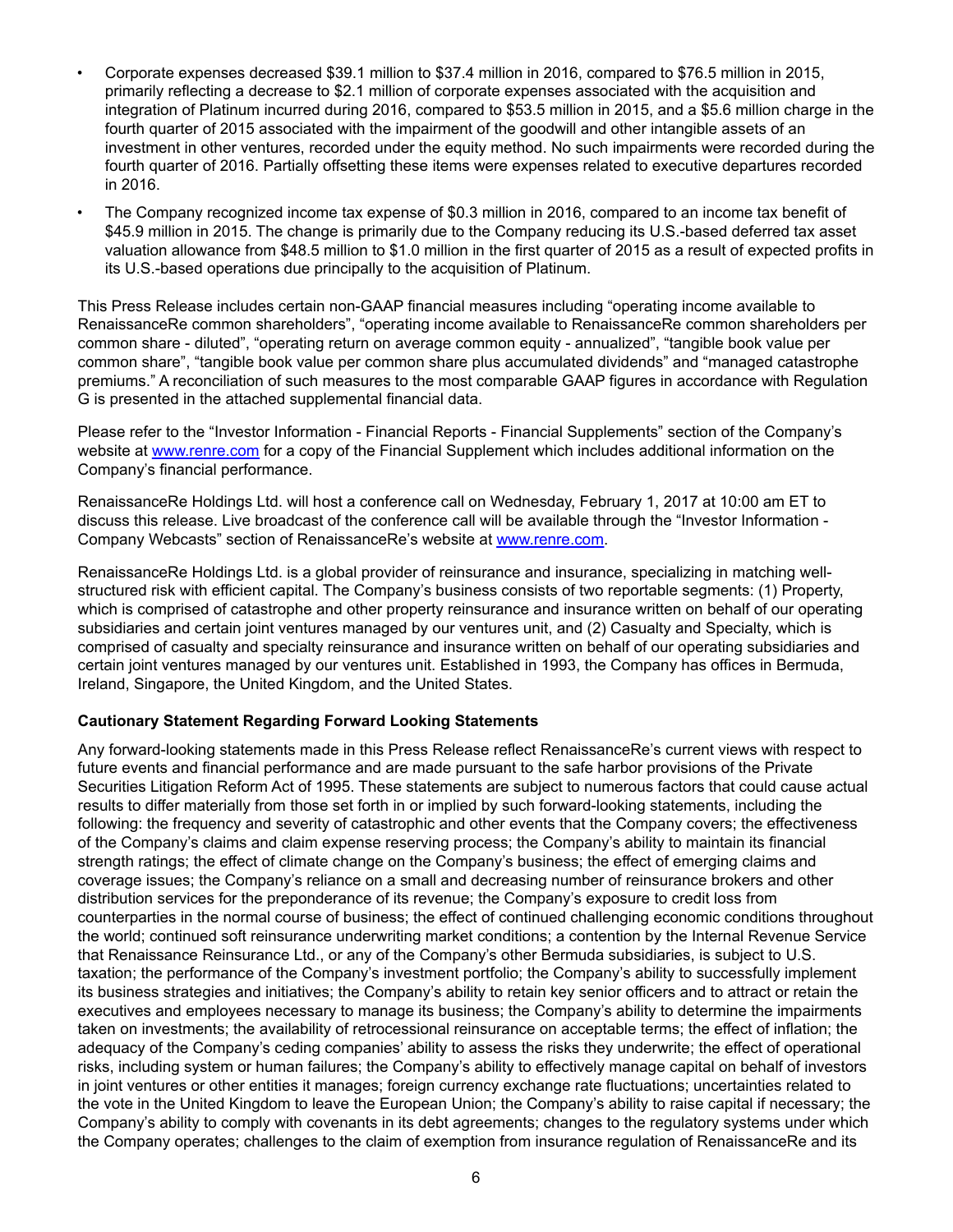subsidiaries and increased global regulation of the insurance and reinsurance industry; losses that the Company could face from terrorism, political unrest or war; the Company's dependence on the ability of its operating subsidiaries to declare and pay dividends; the success of any of the Company's strategic investments or acquisitions, including the Company's ability to manage its operations as its product and geographical diversity increases; the effect of cybersecurity risks, including technology breaches or failure on the Company's business; aspects of the Company's corporate structure that may discourage third party takeovers or other transactions; the cyclical nature of the reinsurance and insurance industries; adverse legislative developments that reduce the size of the private markets the Company serves or impede their future growth; regulatory or legislative changes adversely impacting the Company; the effect on the Company's business of the highly competitive nature of its industry, including the effect of new entrants to, competing products for and consolidation in the (re)insurance industry; adverse tax developments, including potential changes to the taxation of inter-company or related party transactions, or changes to the tax treatment of investors in RenaissanceRe or joint ventures or other entities the Company manages; changes in regulatory regimes and/or accounting rules, including the European Union directive concerning capital adequacy, risk management and regulatory reporting for insurers; the Company's need to make many estimates and judgments in the preparation of its financial statements; and other factors affecting future results disclosed in RenaissanceRe's filings with the SEC, including its Annual Reports on Form 10-K and Quarterly Reports on Form 10-Q.

#### **INVESTOR CONTACT: MEDIA CONTACT:**

Aditya Dutt Elizabeth Tillman Senior Vice President **Director - Communications Director - Communications** RenaissanceRe Holdings Ltd. **RenaissanceRe Holdings Ltd.** RenaissanceRe Holdings Ltd. (441) 295-4513 (212) 238-9224

or Kekst and Company Peter Hill or Dawn Dover (212) 521-4800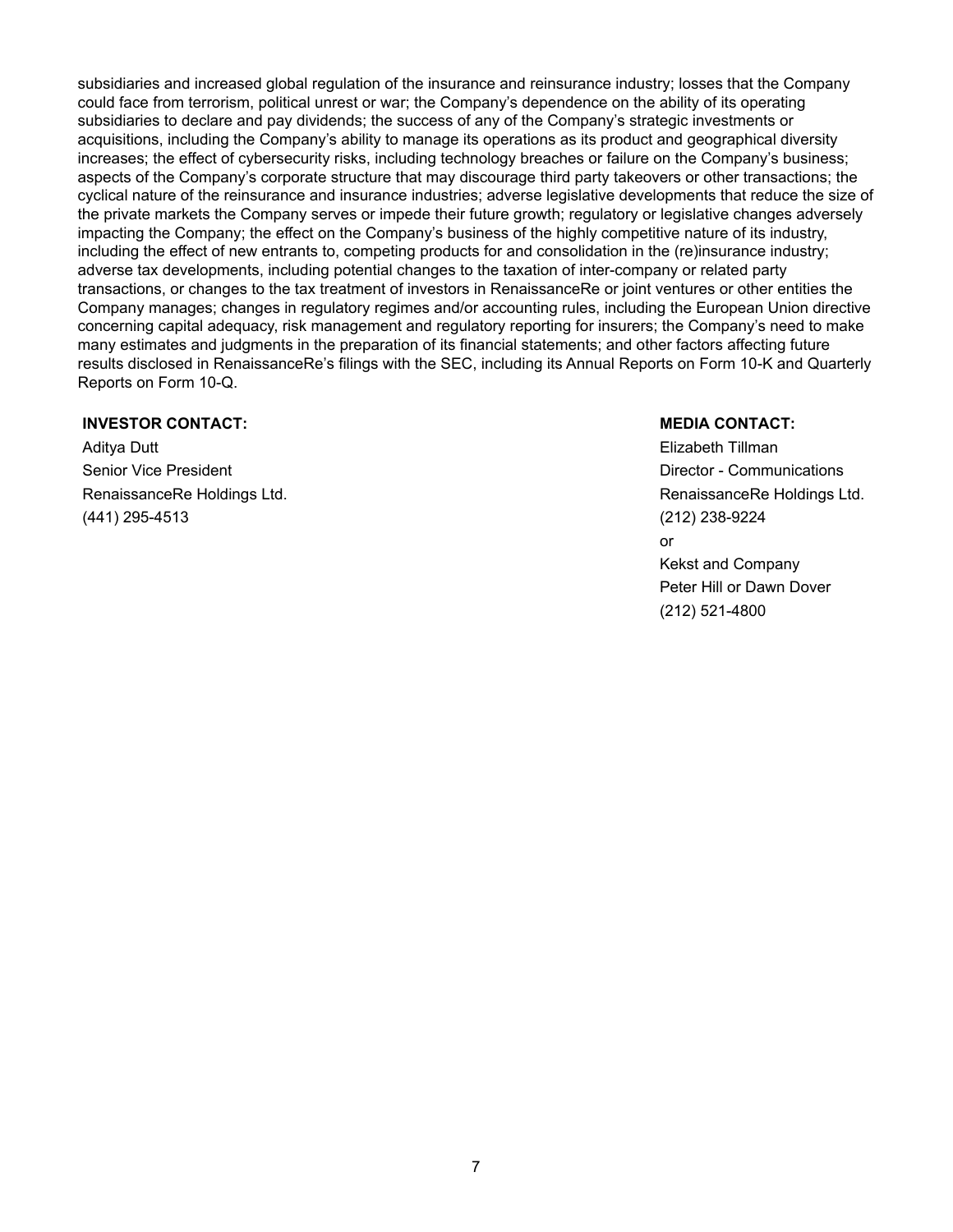## **RenaissanceRe Holdings Ltd. Summary Consolidated Statements of Operations**

(in thousands of United States Dollars, except per share amounts and percentages)

(Unaudited)

|                                                                                                   | Three months ended   |                      | Year ended |                      |    |                          |  |  |
|---------------------------------------------------------------------------------------------------|----------------------|----------------------|------------|----------------------|----|--------------------------|--|--|
|                                                                                                   | December 31,<br>2016 | December 31,<br>2015 |            | December 31,<br>2016 |    | December 31.<br>2015     |  |  |
| <b>Revenues</b>                                                                                   |                      |                      |            |                      |    |                          |  |  |
| Gross premiums written                                                                            | \$<br>323,091        | \$<br>336,093        |            | \$2,374,576          |    | \$2,011,310              |  |  |
| Net premiums written                                                                              | \$<br>219,499        | \$<br>236,651        |            | \$1,535,312          |    | $\overline{3}$ 1,416,183 |  |  |
| Decrease (increase) in unearned premiums                                                          | 132,402              | 124,924              |            | (131, 882)           |    | (15, 632)                |  |  |
| Net premiums earned                                                                               | 351,901              | 361,575              |            | 1,403,430            |    | 1,400,551                |  |  |
| Net investment income                                                                             | 47,316               | 45,918               |            | 181,726              |    | 152,567                  |  |  |
| Net foreign exchange (losses) gains                                                               | (5,420)              | 1,203                |            | (13,788)             |    | (3,051)                  |  |  |
| Equity in earnings of other ventures                                                              | 4,960                | 3,296                |            | 963                  |    | 20,481                   |  |  |
| Other income                                                                                      | 5,177                | 8,200                |            | 14,178               |    | 13,472                   |  |  |
| Net realized and unrealized (losses) gains on investments                                         | (49, 967)            | (42, 817)            |            | 141,328              |    | (68, 918)                |  |  |
| <b>Total revenues</b>                                                                             | 353,967              | 377,375              |            | 1,727,837            |    | 1,515,102                |  |  |
| <b>Expenses</b>                                                                                   |                      |                      |            |                      |    |                          |  |  |
| Net claims and claim expenses incurred                                                            | 123,901              | 102,013              |            | 530,831              |    | 448,238                  |  |  |
| Acquisition expenses                                                                              | 74,146               | 55,399               |            | 289,323              |    | 238,592                  |  |  |
| Operational expenses                                                                              | 49.948               | 64,300               |            | 197,749              |    | 219,112                  |  |  |
| Corporate expenses                                                                                | 11,888               | 10,791               |            | 37,402               |    | 76,514                   |  |  |
| Interest expense                                                                                  | 10,534               | 10,550               |            | 42.144               |    | 36,270                   |  |  |
| <b>Total expenses</b>                                                                             | 270,417              | 243,053              |            | 1,097,449            |    | 1,018,726                |  |  |
| Income before taxes                                                                               | 83,550               | 134,322              |            | 630,388              |    | 496,376                  |  |  |
| Income tax benefit (expense)                                                                      | 7,700                | (8, 453)             |            | (340)                |    | 45,866                   |  |  |
| <b>Net income</b>                                                                                 | 91,250               | 125,869              |            | 630,048              |    | 542,242                  |  |  |
| Net income attributable to noncontrolling interests                                               | (16, 219)            | (28,068)             |            | (127,086)            |    | (111,050)                |  |  |
| <b>Net income available to RenaissanceRe</b>                                                      | 75,031               | 97,801               |            | 502,962              |    | 431,192                  |  |  |
| Dividends on preference shares                                                                    | (5, 595)             | (5, 595)             |            | (22, 381)            |    | (22, 381)                |  |  |
| Net income available to RenaissanceRe common<br>shareholders                                      | \$<br>69,436         | \$<br>92,206         | \$         | 480,581              | \$ | 408,811                  |  |  |
|                                                                                                   |                      |                      |            |                      |    |                          |  |  |
| Net income available to RenaissanceRe common shareholders<br>per common share - basic             | \$<br>1.70           | \$<br>2.11           | \$         | 11.50                | \$ | 9.36                     |  |  |
| Net income available to RenaissanceRe common shareholders<br>per common share - diluted           | \$<br>1.69           | \$<br>2.09           | \$         | 11.43                | \$ | 9.28                     |  |  |
| Operating income available to RenaissanceRe common<br>shareholders per common share - diluted (1) | \$<br>2.92           | \$<br>3.07           | \$         | 8.03                 | \$ | 10.86                    |  |  |
| Average shares outstanding - basic                                                                | 40,474               | 43,131               |            | 41,314               |    | 43,157                   |  |  |
| Average shares outstanding - diluted                                                              | 40,707               | 43,513               |            | 41,559               |    | 43,526                   |  |  |
|                                                                                                   |                      |                      |            |                      |    |                          |  |  |
| Net claims and claim expense ratio                                                                | 35.2%                | 28.2%                |            | 37.8%                |    | 32.0%                    |  |  |
| Underwriting expense ratio                                                                        | 35.3%                | 33.1%                |            | 34.7%                |    | 32.7%                    |  |  |
| Combined ratio                                                                                    | 70.5%                | 61.3%                |            | 72.5%                |    | 64.7%                    |  |  |
|                                                                                                   |                      |                      |            |                      |    |                          |  |  |
| Return on average common equity - annualized                                                      | 6.3%                 | 8.5%                 |            | 11.0%                |    | 9.8%                     |  |  |
| Operating return on average common equity - annualized (1)                                        | 10.8%                | 12.5%                |            | 7.8%                 |    | 11.4%                    |  |  |

(1) See Comments on Regulation G for a reconciliation of non-GAAP financial measures.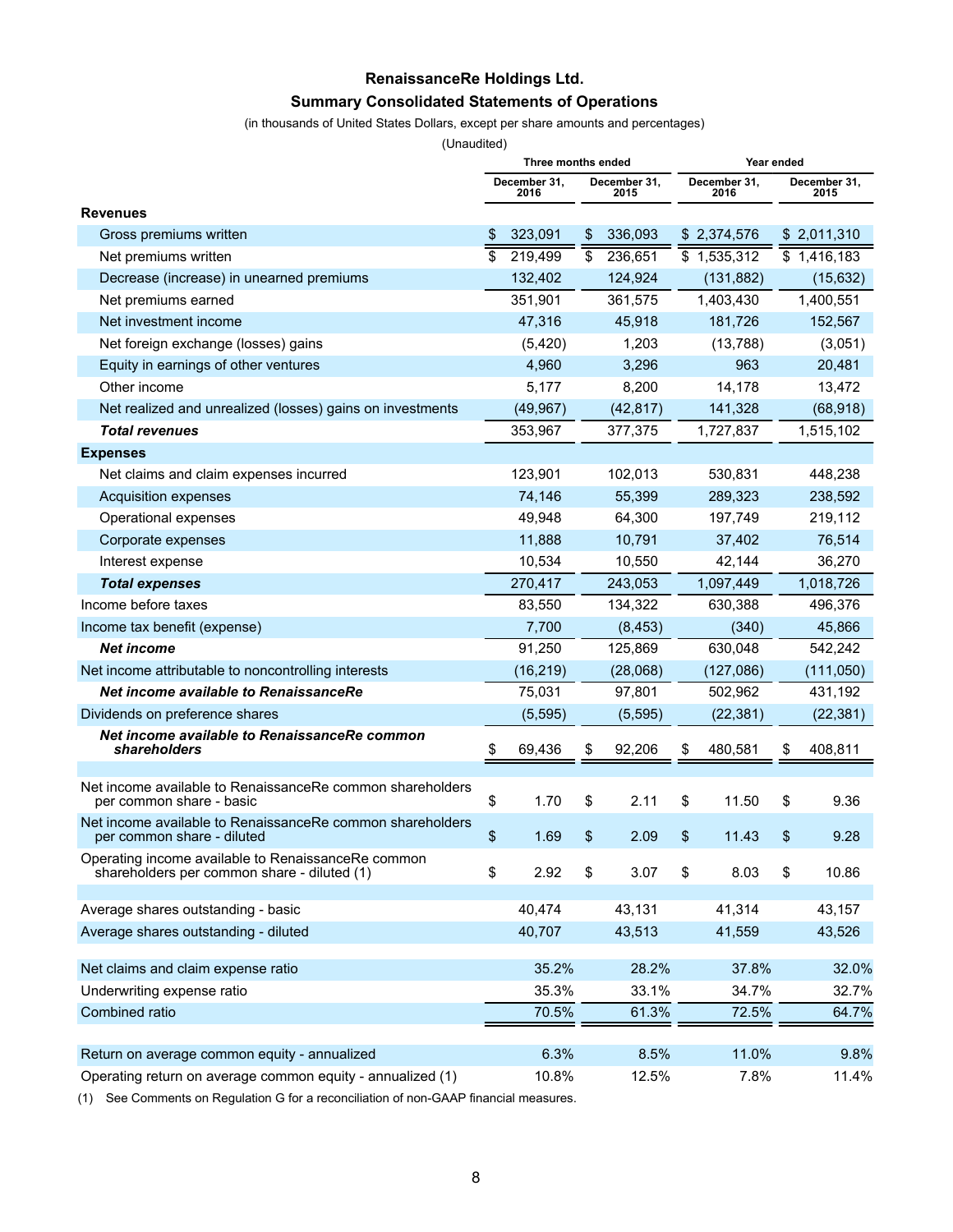## **RenaissanceRe Holdings Ltd. Summary Consolidated Balance Sheets**

(in thousands of United States Dollars, except per share amounts)

|                                                                      | December 31.<br>2016 | December 31,<br>2015 |
|----------------------------------------------------------------------|----------------------|----------------------|
| <b>Assets</b>                                                        | (Unaudited)          | (Audited)            |
| Fixed maturity investments trading, at fair value                    | \$<br>6,891,244      | 6,765,005<br>\$      |
| Fixed maturity investments available for sale, at fair value         |                      | 17,813               |
| Total fixed maturity investments, at fair value                      | 6,891,244            | 6,782,818            |
| Short term investments, at fair value                                | 1,368,379            | 1,208,401            |
| Equity investments trading, at fair value                            | 383,313              | 393,877              |
| Other investments, at fair value                                     | 549,805              | 481,621              |
| Investments in other ventures, under equity method                   | 124,227              | 132,351              |
| <b>Total investments</b>                                             | 9,316,968            | 8,999,068            |
| Cash and cash equivalents                                            | 421,157              | 506,885              |
| Premiums receivable                                                  | 987,323              | 778,009              |
| Prepaid reinsurance premiums                                         | 441,260              | 230,671              |
| Reinsurance recoverable                                              | 279,564              | 134,526              |
| Accrued investment income                                            | 38,076               | 39,749               |
| Deferred acquisition costs                                           | 335,325              | 199,380              |
| Receivable for investments sold                                      | 105,841              | 220,834              |
| Other assets                                                         | 175,382              | 181,011              |
| Goodwill and other intangibles                                       | 251,186              | 265,154              |
| <b>Total assets</b>                                                  | 12,352,082<br>\$     | \$11,555,287         |
| Liabilities, Noncontrolling Interests and Shareholders' Equity       |                      |                      |
| <b>Liabilities</b>                                                   |                      |                      |
| Reserve for claims and claim expenses                                | 2,848,294<br>\$      | \$<br>2,767,045      |
| Unearned premiums                                                    | 1,231,573            | 889,102              |
| Debt                                                                 | 948,663              | 960,495              |
| Reinsurance balances payable                                         | 673,983              | 523,974              |
| Payable for investments purchased                                    | 305,714              | 391,378              |
| <b>Other liabilities</b>                                             | 301,684              | 245,145              |
| <b>Total liabilities</b>                                             | 6,309,911            | 5,777,139            |
| Redeemable noncontrolling interest                                   | 1,175,594            | 1,045,964            |
| <b>Shareholders' Equity</b>                                          |                      |                      |
| Preference shares                                                    | 400,000              | 400,000              |
| Common shares                                                        | 41,187               | 43,701               |
| Additional paid-in capital                                           | 216,558              | 507,674              |
| Accumulated other comprehensive income                               | 1,133                | 2,108                |
| Retained earnings                                                    | 4,207,699            | 3,778,701            |
| Total shareholders' equity attributable to RenaissanceRe             | 4,866,577            | 4,732,184            |
| Total liabilities, noncontrolling interests and shareholders' equity | \$12,352,082         | \$11,555,287         |
|                                                                      |                      |                      |
| Book value per common share                                          | \$<br>108.45         | 99.13<br>\$          |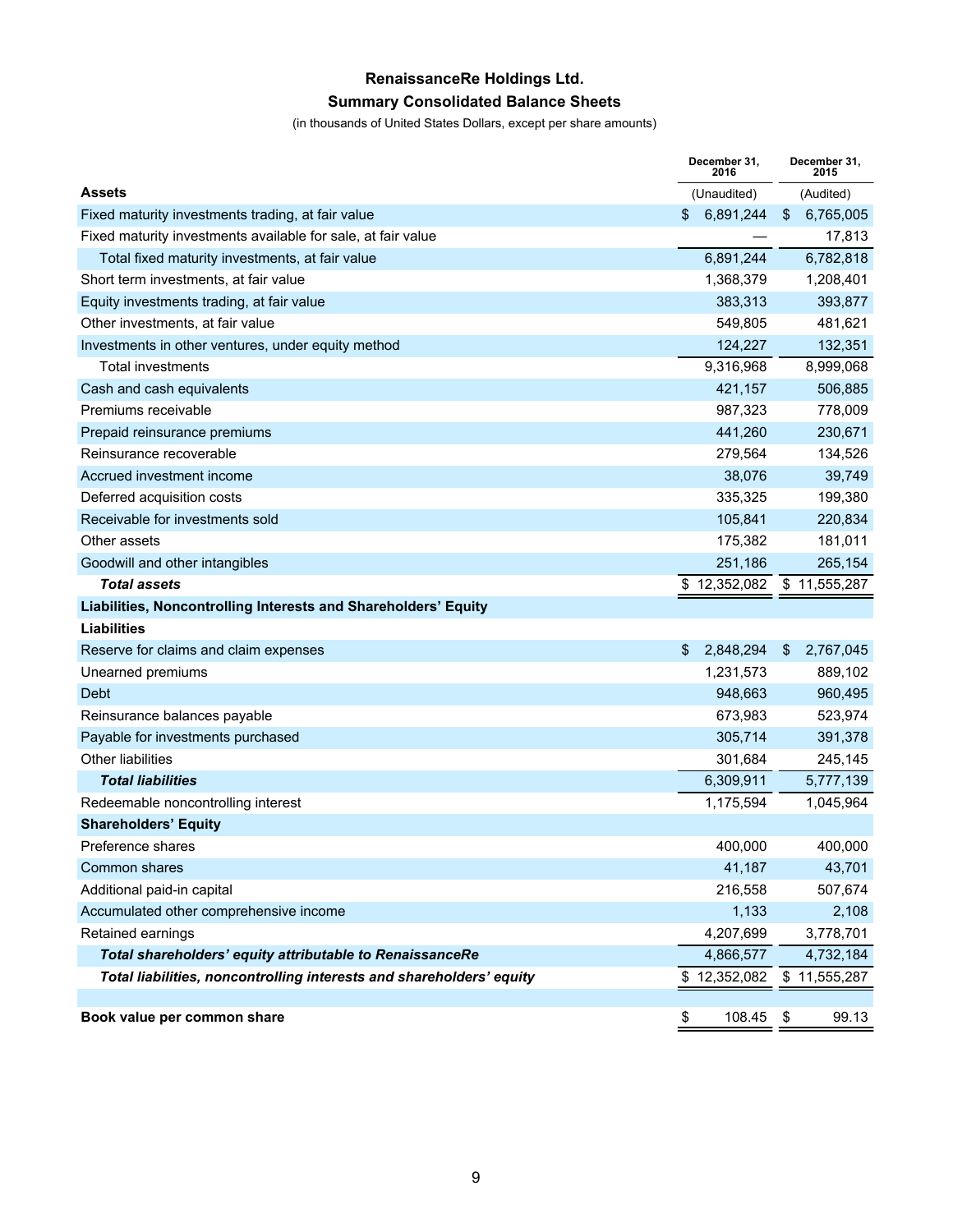# **RenaissanceRe Holdings Ltd. Supplemental Financial Data - Segment Information**

(in thousands of United States Dollars, except percentages)

(Unaudited)

|                                                                |               |            |                          |                                  |                         | Three months ended December 31, 2016 |                          |              |  |
|----------------------------------------------------------------|---------------|------------|--------------------------|----------------------------------|-------------------------|--------------------------------------|--------------------------|--------------|--|
|                                                                |               | Property   |                          | Casualty and<br><b>Specialty</b> |                         | Other                                |                          | <b>Total</b> |  |
| Gross premiums written                                         |               | 52,447     | $\mathfrak{F}$           | 270,644                          | $\frac{1}{2}$           |                                      | \$                       | 323.091      |  |
| Net premiums written                                           | $\frac{3}{9}$ | 50.960     | $\overline{\mathcal{S}}$ | 168.396                          | \$                      | 143                                  | $\overline{\mathcal{S}}$ | 219,499      |  |
| Net premiums earned                                            |               | 181.998    | $\overline{\mathcal{S}}$ | 169,761                          | $\overline{\mathbb{S}}$ | 142                                  | $\overline{\mathbf{s}}$  | 351,901      |  |
| Net claims and claim expenses incurred                         |               | 25.927     |                          | 98,279                           |                         | (305)                                |                          | 123,901      |  |
| <b>Acquisition expenses</b>                                    |               | 26,418     |                          | 47,728                           |                         |                                      |                          | 74,146       |  |
| Operational expenses                                           |               | 29,201     |                          | 20,723                           |                         | 24                                   |                          | 49,948       |  |
| Underwriting income                                            |               | 100,452    | $\frac{1}{2}$            | 3,031                            | $\sqrt[6]{3}$           | 423                                  |                          | 103,906      |  |
| Net investment income                                          |               |            |                          |                                  |                         | 47,316                               |                          | 47,316       |  |
| Net foreign exchange losses                                    |               |            |                          |                                  |                         | (5, 420)                             |                          | (5,420)      |  |
| Equity in earnings of other ventures                           |               |            |                          |                                  |                         | 4,960                                |                          | 4,960        |  |
| Other income                                                   |               |            |                          |                                  |                         | 5.177                                |                          | 5.177        |  |
| Net realized and unrealized losses on investments              |               |            |                          |                                  |                         | (49, 967)                            |                          | (49, 967)    |  |
| Corporate expenses                                             |               |            |                          |                                  |                         | (11, 888)                            |                          | (11, 888)    |  |
| Interest expense                                               |               |            |                          |                                  |                         | (10, 534)                            |                          | (10, 534)    |  |
| Income before taxes and redeemable noncontrolling interests    |               |            |                          |                                  |                         |                                      |                          | 83,550       |  |
| Income tax benefit                                             |               |            |                          |                                  |                         | 7.700                                |                          | 7,700        |  |
| Net income attributable to redeemable noncontrolling interests |               |            |                          |                                  |                         | (16, 219)                            |                          | (16, 219)    |  |
| Dividends on preference shares                                 |               |            |                          |                                  |                         | (5, 595)                             |                          | (5, 595)     |  |
| Net income available to RenaissanceRe common shareholders      |               |            |                          |                                  |                         |                                      |                          | 69,436       |  |
|                                                                |               |            |                          |                                  |                         |                                      |                          |              |  |
| Net claims and claim expenses incurred - current accident year | \$            | 93.291     | $\mathfrak{S}$           | 118,092                          | \$                      |                                      | \$                       | 211,383      |  |
| Net claims and claim expenses incurred - prior accident years  |               | (67, 364)  |                          | (19, 813)                        |                         | (305)                                |                          | (87, 482)    |  |
| Net claims and claim expenses incurred - total                 | \$            | 25,927     | $\mathfrak{s}$           | 98,279                           | \$                      | (305)                                | $\mathfrak{s}$           | 123,901      |  |
|                                                                |               |            |                          |                                  |                         |                                      |                          |              |  |
| Net claims and claim expense ratio - current accident year     |               | 51.3 %     |                          | 69.6 %                           |                         |                                      |                          | 60.1%        |  |
| Net claims and claim expense ratio - prior accident years      |               | $(37.1)\%$ |                          | (11.7)%                          |                         |                                      |                          | (24.9)%      |  |
| Net claims and claim expense ratio - calendar year             |               | 14.2 %     |                          | 57.9 %                           |                         |                                      |                          | 35.2 %       |  |
| Underwriting expense ratio                                     |               | 30.6 %     |                          | 40.3 %                           |                         |                                      |                          | 35.3 %       |  |
| Combined ratio                                                 |               | 44.8%      |                          | 98.2 %                           |                         |                                      |                          | 70.5 %       |  |

|                                                                |                          |                                       |                          | Three months ended December 31, 2015 |                 |           |                         |              |
|----------------------------------------------------------------|--------------------------|---------------------------------------|--------------------------|--------------------------------------|-----------------|-----------|-------------------------|--------------|
|                                                                |                          | Casualty and<br>Property<br>Specialty |                          |                                      |                 | Other     |                         | <b>Total</b> |
| Gross premiums written                                         | \$                       | 43,920                                | $\sqrt[6]{3}$            | 292.173                              | $\sqrt[6]{3}$   |           | \$                      | 336.093      |
| Net premiums written                                           | $\overline{\mathcal{S}}$ | 40.595                                | ङ                        | 196,015                              | $\overline{\$}$ | 41        | $\overline{\mathbf{s}}$ | 236,651      |
| Net premiums earned                                            | $\overline{s}$           | 202,336                               | $\overline{\mathcal{S}}$ | 159,198                              |                 | 41        | $\overline{\mathbf{s}}$ | 361.575      |
| Net claims and claim expenses incurred                         |                          | 3,226                                 |                          | 99,737                               |                 | (950)     |                         | 102,013      |
| <b>Acquisition expenses</b>                                    |                          | 18,523                                |                          | 36,876                               |                 |           |                         | 55,399       |
| Operational expenses                                           |                          | 34,749                                |                          | 29,466                               |                 | 85        |                         | 64,300       |
| Underwriting income (loss)                                     | \$                       | 145,838                               | $\mathfrak{s}$           | (6, 881)                             | $\frac{1}{2}$   | 906       |                         | 139,863      |
| Net investment income                                          |                          |                                       |                          |                                      |                 | 45,918    |                         | 45,918       |
| Net foreign exchange gains                                     |                          |                                       |                          |                                      |                 | 1.203     |                         | 1.203        |
| Equity in earnings of other ventures                           |                          |                                       |                          |                                      |                 | 3.296     |                         | 3.296        |
| Other income                                                   |                          |                                       |                          |                                      |                 | 8,200     |                         | 8,200        |
| Net realized and unrealized losses on investments              |                          |                                       |                          |                                      |                 | (42, 817) |                         | (42, 817)    |
| Corporate expenses                                             |                          |                                       |                          |                                      |                 | (10, 791) |                         | (10, 791)    |
| Interest expense                                               |                          |                                       |                          |                                      |                 | (10, 550) |                         | (10, 550)    |
| Income before taxes and noncontrolling interests               |                          |                                       |                          |                                      |                 |           |                         | 134.322      |
| Income tax expense                                             |                          |                                       |                          |                                      |                 | (8, 453)  |                         | (8, 453)     |
| Net income attributable to noncontrolling interests            |                          |                                       |                          |                                      |                 | (28,068)  |                         | (28,068)     |
| Dividends on preference shares                                 |                          |                                       |                          |                                      |                 | (5,595)   |                         | (5, 595)     |
| Net income available to RenaissanceRe common shareholders      |                          |                                       |                          |                                      |                 |           |                         | 92.206       |
|                                                                |                          |                                       |                          |                                      |                 |           |                         |              |
| Net claims and claim expenses incurred - current accident year | $\mathfrak{S}$           | 38,736                                | \$                       | 100.153                              | $\sqrt[6]{3}$   |           | \$                      | 138,889      |
| Net claims and claim expenses incurred - prior accident years  |                          | (35, 510)                             |                          | (416)                                |                 | (950)     |                         | (36, 876)    |
| Net claims and claim expenses incurred - total                 |                          | 3.226                                 | \$                       | 99.737                               | \$              | (950)     | \$                      | 102,013      |
|                                                                |                          |                                       |                          |                                      |                 |           |                         |              |
| Net claims and claim expense ratio - current accident year     |                          | 19.1 %                                |                          | 62.9 %                               |                 |           |                         | 38.4 %       |
| Net claims and claim expense ratio - prior accident years      |                          | $(17.5)\%$                            |                          | (0.3)%                               |                 |           |                         | (10.2)%      |
| Net claims and claim expense ratio - calendar year             |                          | 1.6%                                  |                          | 62.6 %                               |                 |           |                         | 28.2 %       |
| Underwriting expense ratio                                     |                          | 26.3 %                                |                          | 41.7 %                               |                 |           |                         | 33.1 %       |
| Combined ratio                                                 |                          | 27.9 %                                |                          | 104.3 %                              |                 |           |                         | 61.3 %       |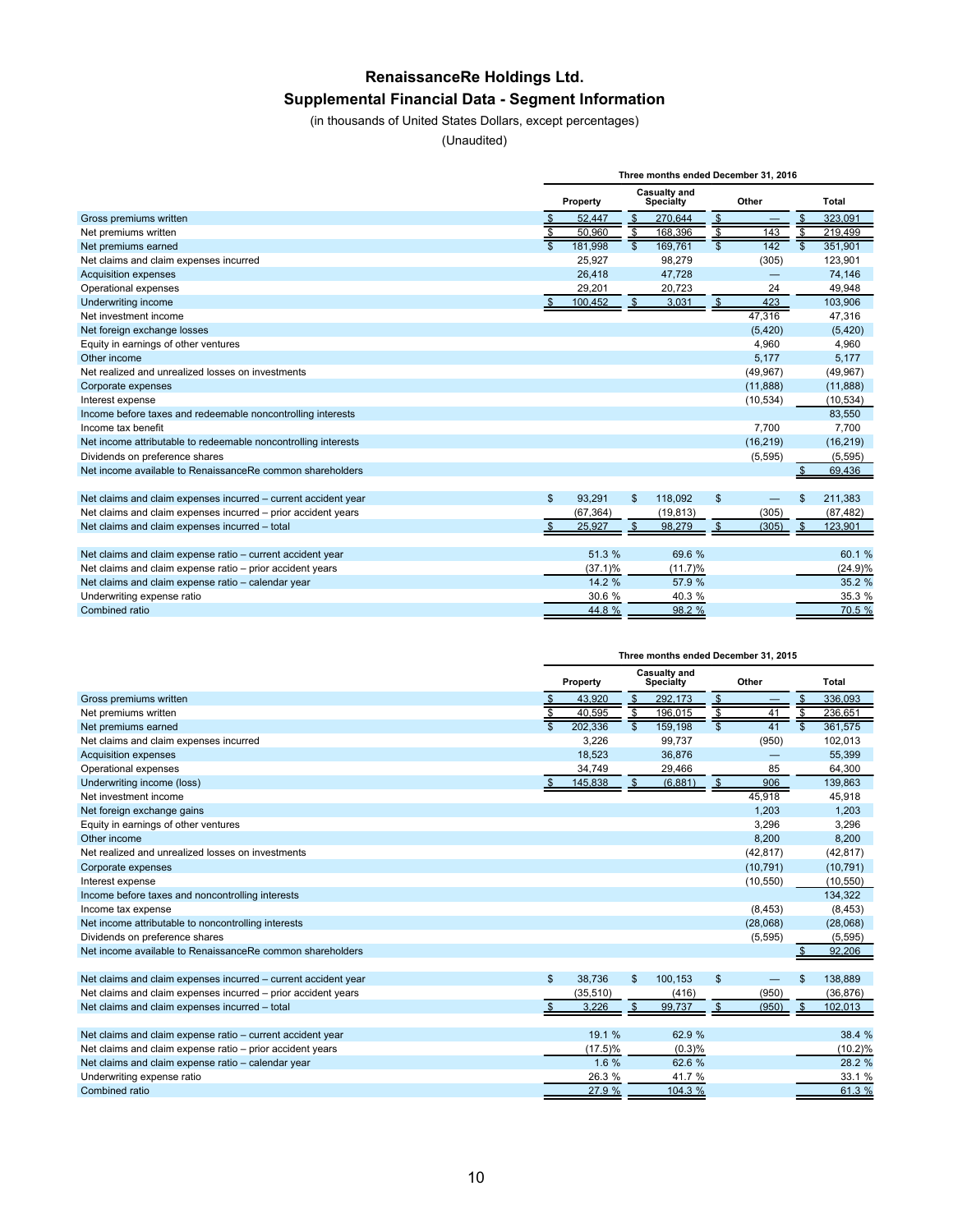# **RenaissanceRe Holdings Ltd. Supplemental Financial Data - Segment Information**

(in thousands of United States Dollars, except percentages)

(Unaudited)

|                                                                |                         |            |                          | Year ended December 31, 2016     |                          |           |                         |              |
|----------------------------------------------------------------|-------------------------|------------|--------------------------|----------------------------------|--------------------------|-----------|-------------------------|--------------|
|                                                                |                         | Property   |                          | Casualty and<br><b>Specialty</b> |                          | Other     |                         | <b>Total</b> |
| Gross premiums written                                         |                         | 1,111,263  | \$                       | 1,263,313                        | $\frac{1}{2}$            |           | \$                      | 2,374,576    |
| Net premiums written                                           | s                       | 725,321    | $\overline{\mathcal{S}}$ | 809.848                          | $\overline{\mathcal{L}}$ | 143       | \$                      | 1,535,312    |
| Net premiums earned                                            | $\overline{\mathbf{s}}$ | 720.951    | $\overline{\mathbf{s}}$  | 682,337                          | $\overline{\mathbb{S}}$  | 142       | $\overline{\mathbf{s}}$ | 1,403,430    |
| Net claims and claim expenses incurred                         |                         | 151.545    |                          | 380,396                          |                          | (1, 110)  |                         | 530,831      |
| <b>Acquisition expenses</b>                                    |                         | 97.594     |                          | 191.729                          |                          |           |                         | 289,323      |
| Operational expenses                                           |                         | 108,642    |                          | 88,984                           |                          | 123       |                         | 197,749      |
| Underwriting income                                            | \$                      | 363,170    | $\mathfrak{s}$           | 21,228                           | $\frac{1}{2}$            | 1,129     |                         | 385,527      |
| Net investment income                                          |                         |            |                          |                                  |                          | 181.726   |                         | 181,726      |
| Net foreign exchange losses                                    |                         |            |                          |                                  |                          | (13,788)  |                         | (13,788)     |
| Equity in earnings of other ventures                           |                         |            |                          |                                  |                          | 963       |                         | 963          |
| Other income                                                   |                         |            |                          |                                  |                          | 14.178    |                         | 14.178       |
| Net realized and unrealized gains on investments               |                         |            |                          |                                  |                          | 141.328   |                         | 141,328      |
| Corporate expenses                                             |                         |            |                          |                                  |                          | (37, 402) |                         | (37, 402)    |
| Interest expense                                               |                         |            |                          |                                  |                          | (42, 144) |                         | (42, 144)    |
| Income before taxes and redeemable noncontrolling interests    |                         |            |                          |                                  |                          |           |                         | 630,388      |
| Income tax expense                                             |                         |            |                          |                                  |                          | (340)     |                         | (340)        |
| Net income attributable to redeemable noncontrolling interests |                         |            |                          |                                  |                          | (127,086) |                         | (127,086)    |
| Dividends on preference shares                                 |                         |            |                          |                                  |                          | (22, 381) |                         | (22, 381)    |
| Net income available to RenaissanceRe common shareholders      |                         |            |                          |                                  |                          |           |                         | 480,581      |
|                                                                |                         |            |                          |                                  |                          |           |                         |              |
| Net claims and claim expenses incurred - current accident year | $\mathfrak{S}$          | 256.421    | \$                       | 438,536                          | \$                       |           |                         | 694,957      |
| Net claims and claim expenses incurred - prior accident years  |                         | (104, 876) |                          | (58, 140)                        |                          | (1, 110)  |                         | (164, 126)   |
| Net claims and claim expenses incurred - total                 | \$                      | 151,545    | \$                       | 380,396                          | \$                       | (1, 110)  | $\mathbf{s}$            | 530,831      |
|                                                                |                         |            |                          |                                  |                          |           |                         |              |
| Net claims and claim expense ratio - current accident year     |                         | 35.6 %     |                          | 64.3 %                           |                          |           |                         | 49.5 %       |
| Net claims and claim expense ratio - prior accident years      |                         | $(14.6)\%$ |                          | $(8.6)$ %                        |                          |           |                         | (11.7)%      |
| Net claims and claim expense ratio - calendar year             |                         | 21.0 %     |                          | 55.7 %                           |                          |           |                         | 37.8 %       |
| Underwriting expense ratio                                     |                         | 28.6 %     |                          | 41.2 %                           |                          |           |                         | 34.7 %       |
| Combined ratio                                                 |                         | 49.6 %     |                          | 96.9 %                           |                          |           |                         | 72.5 %       |

|                                                                | Year ended December 31, 2015 |           |                          |                           |                         |           |                           |              |  |
|----------------------------------------------------------------|------------------------------|-----------|--------------------------|---------------------------|-------------------------|-----------|---------------------------|--------------|--|
|                                                                |                              | Property  |                          | Casualty and<br>Specialty |                         | Other     |                           | <b>Total</b> |  |
| Gross premiums written                                         |                              | 1,072,159 | \$                       | 939,241                   | $\frac{1}{2}$           | (90)      | \$                        | 2,011,310    |  |
| Net premiums written                                           | $\overline{\mathcal{L}}$     | 726.145   | $\overline{\mathcal{S}}$ | 690,086                   | \$                      | (48)      | $\overline{\mathbb{S}}$   | 1,416,183    |  |
| Net premiums earned                                            | $\overline{\mathbb{S}}$      | 805,985   | $\overline{\mathsf{s}}$  | 594,614                   | $\overline{\mathbf{s}}$ | (48)      | $\overline{\mathbb{S}}$   | 1,400,551    |  |
| Net claims and claim expenses incurred                         |                              | 128,290   |                          | 320,818                   |                         | (870)     |                           | 448,238      |  |
| <b>Acquisition expenses</b>                                    |                              | 94.249    |                          | 144.095                   |                         | 248       |                           | 238.592      |  |
| Operational expenses                                           |                              | 118,666   |                          | 100,180                   |                         | 266       |                           | 219,112      |  |
| Underwriting income                                            | <u>\$</u>                    | 464,780   | \$                       | 29,521                    | $\frac{1}{2}$           | 308       |                           | 494.609      |  |
| Net investment income                                          |                              |           |                          |                           |                         | 152,567   |                           | 152,567      |  |
| Net foreign exchange losses                                    |                              |           |                          |                           |                         | (3,051)   |                           | (3,051)      |  |
| Equity in earnings of other ventures                           |                              |           |                          |                           |                         | 20,481    |                           | 20,481       |  |
| Other income                                                   |                              |           |                          |                           |                         | 13.472    |                           | 13,472       |  |
| Net realized and unrealized losses on investments              |                              |           |                          |                           |                         | (68, 918) |                           | (68, 918)    |  |
| Corporate expenses                                             |                              |           |                          |                           |                         | (76, 514) |                           | (76, 514)    |  |
| Interest expense                                               |                              |           |                          |                           |                         | (36, 270) |                           | (36, 270)    |  |
| Income before taxes and noncontrolling interests               |                              |           |                          |                           |                         |           |                           | 496,376      |  |
| Income tax benefit                                             |                              |           |                          |                           |                         | 45.866    |                           | 45.866       |  |
| Net income attributable to noncontrolling interests            |                              |           |                          |                           |                         | (111,050) |                           | (111,050)    |  |
| Dividends on preference shares                                 |                              |           |                          |                           |                         | (22, 381) |                           | (22, 381)    |  |
| Net income available to RenaissanceRe common shareholders      |                              |           |                          |                           |                         |           |                           | 408,811      |  |
|                                                                |                              |           |                          |                           |                         |           |                           |              |  |
| Net claims and claim expenses incurred - current accident year | \$                           | 222,076   | \$                       | 388,609                   | \$                      |           | \$                        | 610,685      |  |
| Net claims and claim expenses incurred - prior accident years  |                              | (93, 786) |                          | (67.791)                  |                         | (870)     |                           | (162, 447)   |  |
| Net claims and claim expenses incurred - total                 | \$                           | 128,290   | $\mathfrak{S}$           | 320,818                   | \$                      | (870)     | $\boldsymbol{\mathsf{s}}$ | 448,238      |  |
|                                                                |                              |           |                          |                           |                         |           |                           |              |  |
| Net claims and claim expense ratio - current accident year     |                              | 27.6 %    |                          | 65.4 %                    |                         |           |                           | 43.6 %       |  |
| Net claims and claim expense ratio - prior accident years      |                              | (11.7)%   |                          | (11.4)%                   |                         |           |                           | (11.6)%      |  |
| Net claims and claim expense ratio - calendar year             |                              | 15.9 %    |                          | 54.0 %                    |                         |           |                           | 32.0 %       |  |
| Underwriting expense ratio                                     |                              | 26.4 %    |                          | 41.0 %                    |                         |           |                           | 32.7 %       |  |
| Combined ratio                                                 |                              | 42.3 %    |                          | 95.0 %                    |                         |           |                           | 64.7%        |  |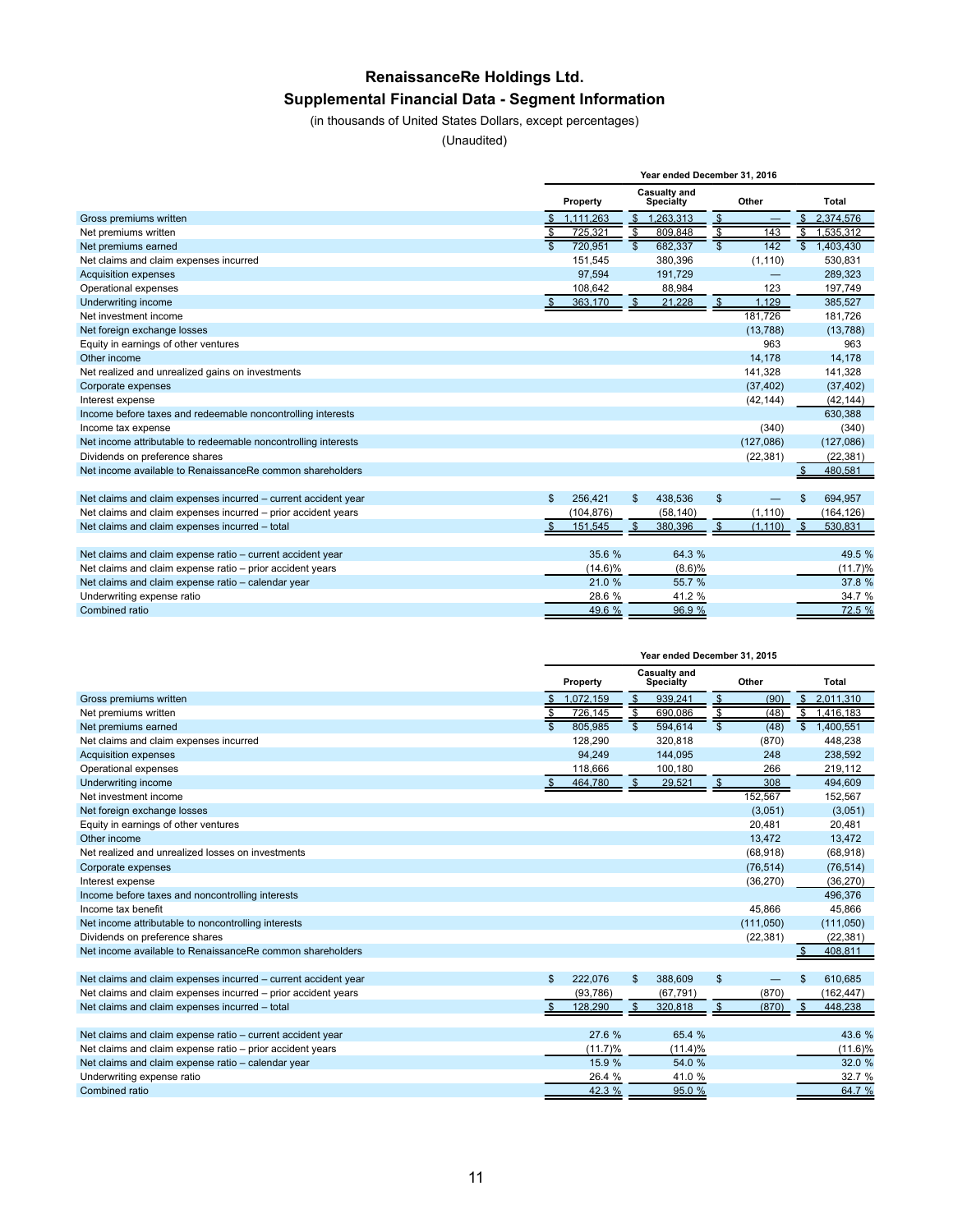# **RenaissanceRe Holdings Ltd. Supplemental Financial Data - Total Investment Result**

(in thousands of United States Dollars)

(Unaudited)

|                                                                                    | Three months ended   |                |                      | Year ended     |                      |    |                      |
|------------------------------------------------------------------------------------|----------------------|----------------|----------------------|----------------|----------------------|----|----------------------|
|                                                                                    | December 31.<br>2016 |                | December 31.<br>2015 |                | December 31.<br>2016 |    | December 31,<br>2015 |
| Fixed maturity investments                                                         | \$<br>38,605         | $\mathfrak{L}$ | 38,047               | $\mathfrak{L}$ | 160,661              | \$ | 134,800              |
| Short term investments                                                             | 1,726                |                | 466                  |                | 5,127                |    | 1,227                |
| Equity investments trading                                                         | 910                  |                | 2,038                |                | 4,235                |    | 8,346                |
| Other investments                                                                  |                      |                |                      |                |                      |    |                      |
| Private equity investments                                                         | 6,585                |                | 8,260                |                | 6,155                |    | 9,455                |
| Other                                                                              | 3,072                |                | 891                  |                | 20.181               |    | 12,472               |
| Cash and cash equivalents                                                          | 204                  |                | 112                  |                | 788                  |    | 467                  |
|                                                                                    | 51,102               |                | 49,814               |                | 197,147              |    | 166,767              |
| Investment expenses                                                                | (3,786)              |                | (3,896)              |                | (15, 421)            |    | (14, 200)            |
| Net investment income                                                              | 47,316               |                | 45,918               |                | 181,726              |    | 152,567              |
|                                                                                    |                      |                |                      |                |                      |    |                      |
| Gross realized gains                                                               | 11.945               |                | 11,124               |                | 72.739               |    | 50,488               |
| Gross realized losses                                                              | (12, 483)            |                | (13, 487)            |                | (38, 315)            |    | (53, 630)            |
| Net realized (losses) gains on fixed maturity investments                          | (538)                |                | (2,363)              |                | 34,424               |    | (3, 142)             |
| Net unrealized (losses) gains on fixed maturity investments<br>trading             | (98, 547)            |                | (52, 984)            |                | 26,954               |    | (64,908)             |
| Net realized and unrealized gains (losses) on investments-<br>related derivatives  | 11,459               |                | 6.447                |                | (15, 414)            |    | 5,443                |
| Net realized gains on equity investments trading                                   | 152                  |                | 149                  |                | 14,190               |    | 16,348               |
| Net unrealized gains (losses) on equity investments trading                        | 37,507               |                | 5.934                |                | 81,174               |    | (22, 659)            |
| Net realized and unrealized (losses) gains on investments                          | (49, 967)            |                | (42, 817)            |                | 141,328              |    | (68, 918)            |
| Change in net unrealized gains on fixed maturity<br>investments available for sale | (1, 398)             |                | (257)                |                | (1,870)              |    | (1,243)              |
| <b>Total investment result</b>                                                     | \$<br>(4,049)        | \$             | 2,844                | \$             | 321,184              | \$ | 82,406               |
|                                                                                    |                      |                |                      |                |                      |    |                      |
| Total investment return - annualized                                               | (0.2)%               |                | 0.1%                 |                | 3.5%                 |    | 0.9%                 |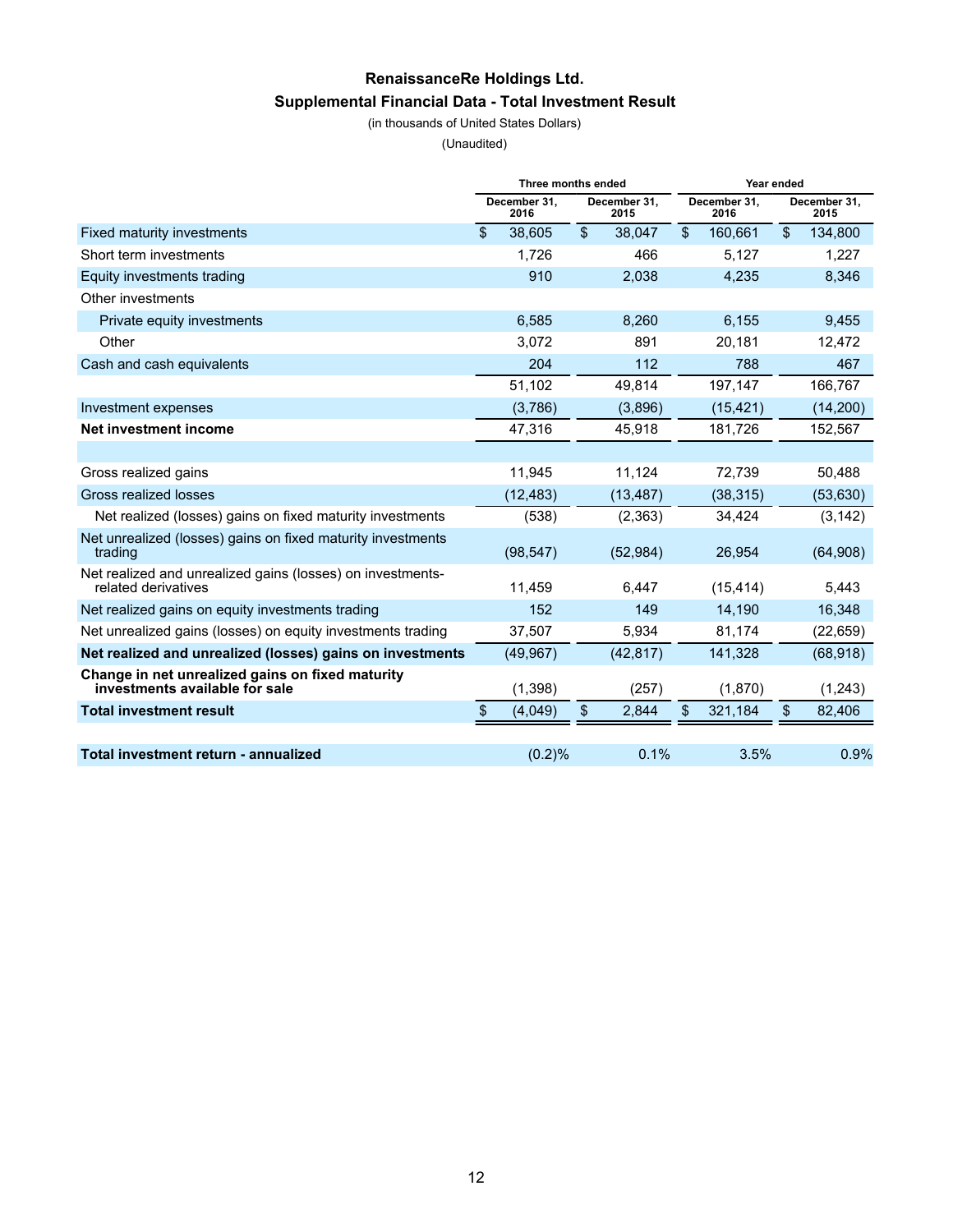#### **Comments on Regulation G**

In addition to the GAAP financial measures set forth in this Press Release, the Company has included certain non-GAAP financial measures within the meaning of Regulation G. The Company has provided these financial measurements in previous investor communications and the Company's management believes that these measurements are important to investors and other interested persons, and that investors and such other persons benefit from having a consistent basis for comparison between quarters and for comparison with other companies within the industry. These measures may not, however, be comparable to similarly titled measures used by companies outside of the insurance industry. Investors are cautioned not to place undue reliance on these non-GAAP measures in assessing the Company's overall financial performance.

The Company uses "operating income available to RenaissanceRe common shareholders" as a measure to evaluate the underlying fundamentals of its operations and believes it to be a useful measure of its corporate performance. "Operating income available to RenaissanceRe common shareholders" as used herein differs from "net income available to RenaissanceRe common shareholders," which the Company believes is the most directly comparable GAAP measure, by the exclusion of net realized and unrealized gains and losses on investments. The Company's management believes that "operating income available to RenaissanceRe common shareholders" is useful to investors because it more accurately measures and predicts the Company's results of operations by removing the variability arising from fluctuations in the Company's fixed maturity investment portfolio, equity investments trading and investments-related derivatives. The Company also uses "operating income available to RenaissanceRe common shareholders" to calculate "operating income available to RenaissanceRe common shareholders per common share - diluted" and "operating return on average common equity - annualized". The following is a reconciliation of: 1) net income available to RenaissanceRe common shareholders to operating income available to RenaissanceRe common shareholders; 2) net income available to RenaissanceRe common shareholders per common share - diluted to operating income available to RenaissanceRe common shareholders per common share - diluted; and 3) return on average common equity - annualized to operating return on average common equity - annualized:

|                                                                                               |    | Three months ended   |    |                      |                      | Year ended |                |                      |
|-----------------------------------------------------------------------------------------------|----|----------------------|----|----------------------|----------------------|------------|----------------|----------------------|
| (in thousands of United States Dollars, except percentages)                                   |    | December 31.<br>2016 |    | December 31.<br>2015 | December 31.<br>2016 |            |                | December 31,<br>2015 |
| Net income available to RenaissanceRe common<br>shareholders                                  | \$ | 69,436               | \$ | 92,206               | \$.                  | 480,581    | $\mathfrak{L}$ | 408,811              |
| Adjustment for net realized and unrealized losses (gains)<br>on investments                   |    | 49,967               |    | 42,817               |                      | (141, 328) |                | 68,918               |
| Operating income available to RenaissanceRe common<br>shareholders                            | Ж  | 119,403              | S. | 135,023              | \$.                  | 339,253    | \$             | 477,729              |
|                                                                                               |    |                      |    |                      |                      |            |                |                      |
| Net income available to RenaissanceRe common<br>shareholders per common share - diluted       | \$ | 1.69                 | \$ | 2.09                 | \$                   | 11.43      | \$             | 9.28                 |
| Adjustment for net realized and unrealized losses (gains) on<br>investments                   |    | 1.23                 |    | 0.98                 |                      | (3.40)     |                | 1.58                 |
| Operating income available to RenaissanceRe common<br>shareholders per common share - diluted |    | 2.92                 | S. | 3.07                 | \$.                  | 8.03       | \$             | 10.86                |
|                                                                                               |    |                      |    |                      |                      |            |                |                      |
| Return on average common equity - annualized                                                  |    | 6.3%                 |    | 8.5%                 |                      | 11.0%      |                | 9.8%                 |
| Adjustment for net realized and unrealized losses (gains) on<br>investments                   |    | 4.5%                 |    | 4.0%                 |                      | (3.2)%     |                | 1.6%                 |
| Operating return on average common equity - annualized                                        |    | 10.8%                |    | 12.5%                |                      | 7.8%       |                | 11.4%                |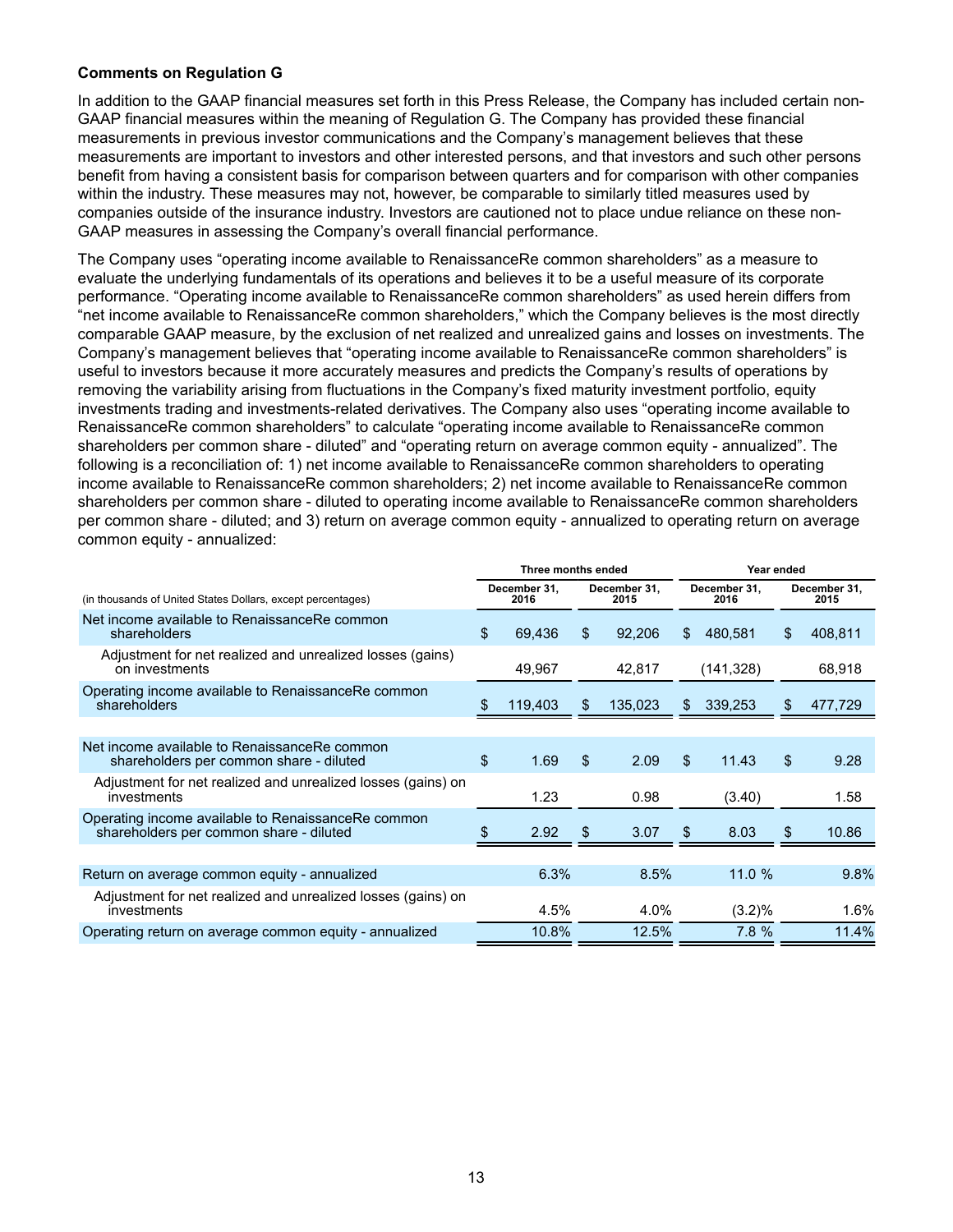The Company has included in this Press Release "tangible book value per common share" and "tangible book value per common share plus accumulated dividends". "Tangible book value per common share" is defined as book value per common share excluding goodwill and intangible assets per share. "Tangible book value per common share plus accumulated dividends" is defined as book value per common share excluding goodwill and intangible assets per share, plus accumulated dividends. The Company's management believes "tangible book value per common share" and "tangible book value per common share plus accumulated dividends" are useful to investors because they provide a more accurate measure of the realizable value of shareholder returns, excluding the impact of goodwill and intangible assets. The following is a reconciliation of book value per common share to tangible book value per common share and tangible book value per common share plus accumulated dividends:

|                                                                                                        |     |                      |                       |     | At                      |                |                   |     |                      |
|--------------------------------------------------------------------------------------------------------|-----|----------------------|-----------------------|-----|-------------------------|----------------|-------------------|-----|----------------------|
|                                                                                                        |     | December 31.<br>2016 | September 30,<br>2016 |     | <b>June 30.</b><br>2016 |                | March 31,<br>2016 |     | December 31,<br>2015 |
| Book value per common share                                                                            | \$  | 108.45               | \$<br>107.10          | \$  | 103.70                  | $\mathfrak{L}$ | 101.19            | \$  | 99.13                |
| Adjustment for goodwill and other<br>intangibles (1)                                                   |     | (6.58)               | (6.69)                |     | (6.73)                  |                | (6.59)            |     | (6.59)               |
| Tangible book value per common share                                                                   |     | 101.87               | 100.41                |     | 96.97                   |                | 94.60             |     | 92.54                |
| Adjustment for accumulated dividends                                                                   |     | 16.72                | 16.41                 |     | 16.10                   |                | 15.79             |     | 15.48                |
| Tangible book value per common share plus<br>accumulated dividends                                     | \$. | 118.59               | \$<br>116.82          | \$. | 113.07                  | S              | 110.39            | \$. | 108.02               |
|                                                                                                        |     |                      |                       |     |                         |                |                   |     |                      |
| Quarterly change in book value per common<br>share                                                     |     | 1.3%                 | 3.3%                  |     | 2.5%                    |                | 2.1%              |     | 1.8%                 |
| Quarterly change in tangible book value per<br>common share plus change in accumulated<br>dividends    |     | 1.8%                 | 3.9%                  |     | 2.8%                    |                | 2.6%              |     | 2.3%                 |
| Year to date change in book value per<br>common share                                                  |     | 9.4%                 |                       |     |                         |                |                   |     | 10.0%                |
| Year to date change in tangible book value<br>per common share plus change in<br>accumulated dividends |     | 11.4%                |                       |     |                         |                |                   |     | $5.0\%$              |

(1) At December 31, 2016, September 30, 2016, June 30, 2016, March 31, 2016 and December 31, 2015, goodwill and other intangibles included \$19.7 million, \$20.6 million, \$21.4 million, \$22.3 million and \$23.2 million, respectively, of goodwill and other intangibles included in investments in other ventures, under equity method.